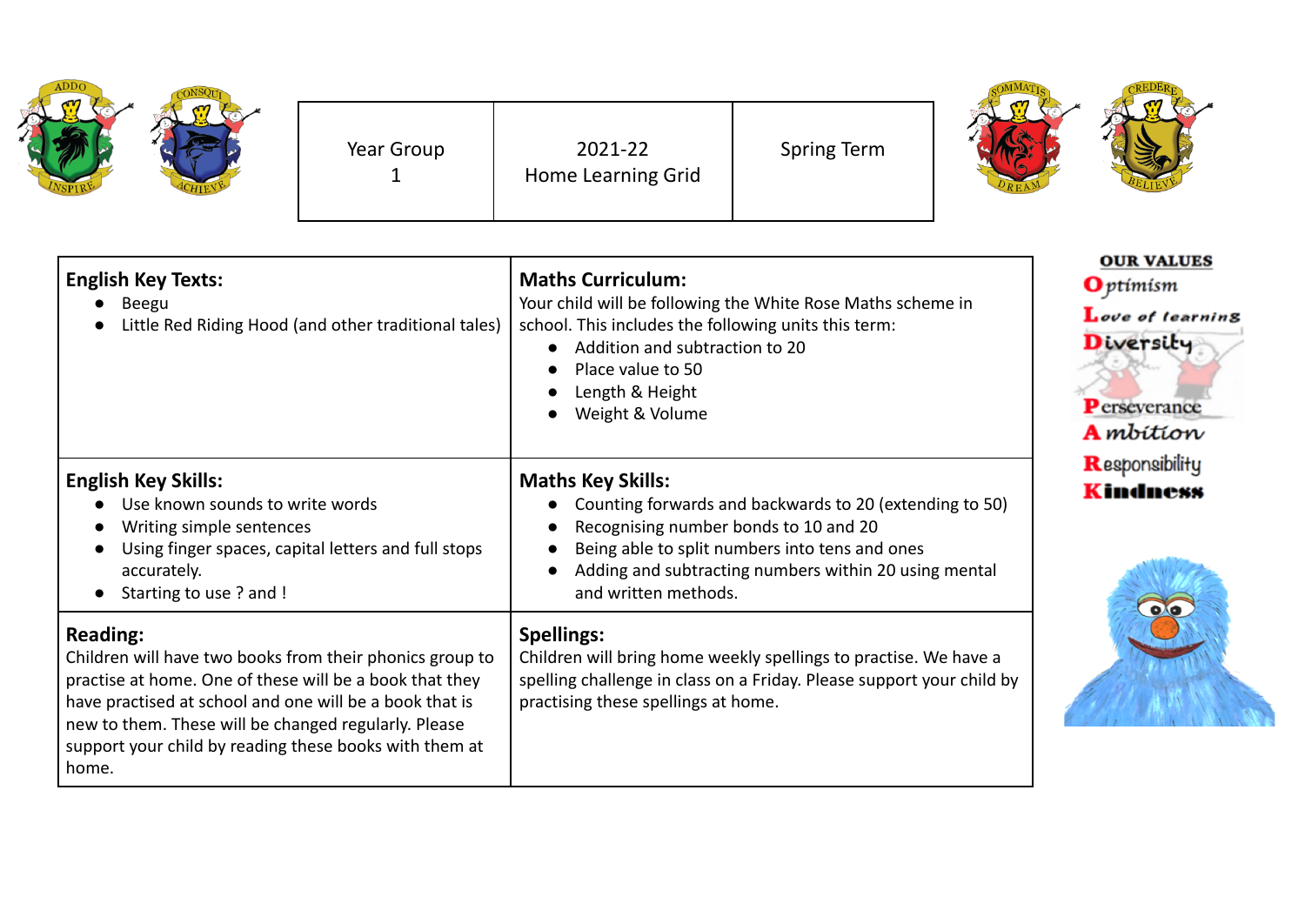## **Complete 3 or more of the tasks below and share with your class teacher – you will earn**

## **House Points for your team!**

| <b>Task</b>                                                  | Step by Step                                                                                                                                                        | How to achieve success<br>for this task                                                                                                                        | <b>Extra Challenge</b>                                                     | English / Maths Links                          |
|--------------------------------------------------------------|---------------------------------------------------------------------------------------------------------------------------------------------------------------------|----------------------------------------------------------------------------------------------------------------------------------------------------------------|----------------------------------------------------------------------------|------------------------------------------------|
| History:<br>Research a local hero.                           | We are learning about Cyrille<br>Regis and Sister Dora. Who else<br>is a local hero to you? Find out<br>about them and why you think<br>they are a hero.            | Make a presentation about your<br>hero. This could be a poster, a<br>booklet or on the computer.<br>Who are they? What did they<br>do? Why are they a hero?    | Can you present to the class<br>about your chosen hero?                    | Writing skills                                 |
| Music:<br>Find some interesting<br>sounds around your house. | Can you make a song of your<br>own using items from around<br>your house? What different ways<br>can you make sounds with the<br>things around your home?           | Record yourself making a tune<br>using different items from<br>around the house and upload it<br>to the classroom.                                             | Can you teach the class how to<br>play your tune?                          |                                                |
| RE:<br>What is something that is<br>important to you?        | We are learning about why<br>Easter is important in RE. What is<br>something that is important to<br>you? Why? It could be a special<br>day, item, person or place. | Find a way to share some<br>information about your special<br>something with the class. This<br>could be a picture, some<br>writing, a video - it's up to you! |                                                                            | <b>Presentation skills</b><br>Sentence writing |
| Art:<br>Create an African Art piece.                         | Could you find some African art<br>pieces online? Explore copying<br>some of the geometric repeating<br>patterns and then have a go at<br>making your own.          | Create one of your own<br>colourful pieces using a<br>repeating pattern.                                                                                       | Create a presentation on the<br>things you found out about<br>African art. | <b>Presentation skills</b>                     |